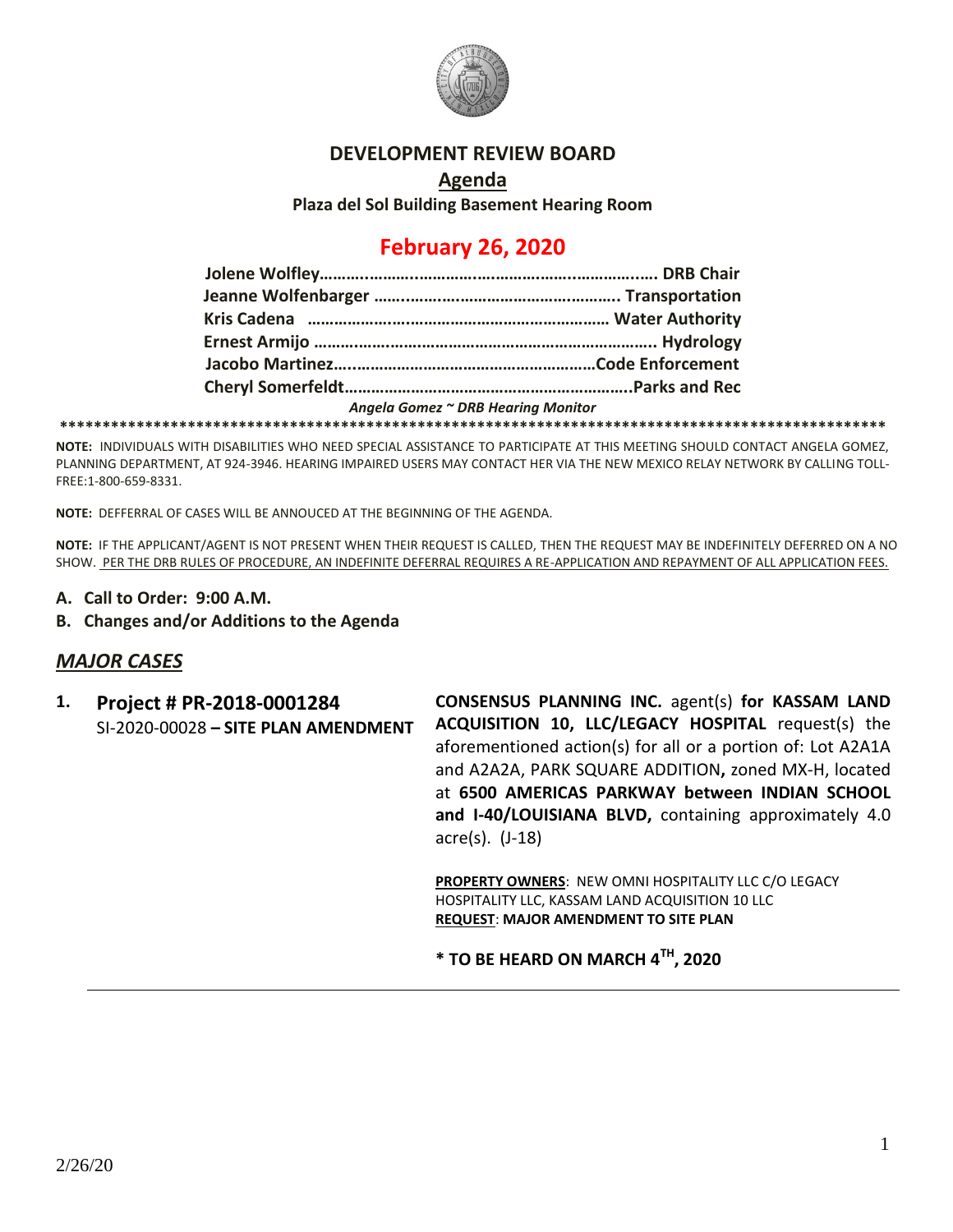| 2. | Project #PR-2019-002046<br>(1010582, 1001515)<br>SI-2019-00032 - SITE PLAN                                                    | WILSON & COMPANY, agent(s) for COA SOLID WASTE<br>MANAGEMENT DEPT., request(s) the aforementioned<br>action(s) for all or a portion of a northerly portion of: TRACT<br>107B1A1 excluding portions of Right of Way and excluding<br>a northerly portion, TRACT 107B1A2 excluding portion of<br>Right of Way, TRACT in the SW Corner - TRACT 107B1B,<br>TRACT 108A3A1A, TRACT 108A3A1B, and TRACT 108A3B,<br>TRACTS 108A1A1B1B & 108A1A2B2, TRACT 108A1A2B1A,<br>TRACT 107B2A2 excluding Rights of Way, TRACT 107B2A1,<br>excluding portion of Right of Way, MRGCD Map#33, zoned<br>NR-LM, located at 4600 EDITH BLVD NE (SE corner of<br><b>COMANCHE RD NE AND EDITH BLVD NE), containing</b><br>approximately 22.0 acre(s). (G-15) [Deferred from 2/27/19, 3/27/19,<br>5/1/19, 5/22/19, 6/19/19, 7/31/19, 9/25/19, 12/18/19, 1/29/20]<br>PROPERTY OWNERS: CITY OF ALBUQUERQUE<br>REQUEST: SITE PLAN FOR NEW ADMIN BUILDING, VEHICLE<br>MAINTENANCE BUILDING, BIN REPAIR/WELD SHOP BUILDING AND<br>STORAGE AREA, GUARD SHACK, RECYCLING DROP OFF AREA,<br>PARKING AREAS AND CNG FUELING STATION |
|----|-------------------------------------------------------------------------------------------------------------------------------|-------------------------------------------------------------------------------------------------------------------------------------------------------------------------------------------------------------------------------------------------------------------------------------------------------------------------------------------------------------------------------------------------------------------------------------------------------------------------------------------------------------------------------------------------------------------------------------------------------------------------------------------------------------------------------------------------------------------------------------------------------------------------------------------------------------------------------------------------------------------------------------------------------------------------------------------------------------------------------------------------------------------------------------------------------------------------------------------------|
| 3. | Project # PR-2019-003224<br>SD-2019-00230 - PRELIMINARY/FINAL<br><b>PLAT</b><br>SD-2019-00430 - SITE PLAN<br><b>AMENDMENT</b> | TIERRA WEST LLC agent(s) for AOC NEW MEXICO LLC<br>request(s) the aforementioned action(s) for all or a portion<br>of: TR 2-B-1-A PLAT OF TRACTS 2-A-1 AND 2-B-1A NEW<br>PORT INDUSTRIAL PARK WEST, UNIT 1 CONT 19.3789 AC<br>zoned NR-BP, located at 2501 BUENA VISTA DR SE,<br>containing approximately 19.3789 acre(s). (M-15)[Deferred<br>from 1/29/20]<br>PROPERTY OWNERS: AOC NEW MEXICO LLC<br>REQUEST: MAJOR AMENDMENT TO SITE PLAN, PRELIMINARY/FINAL<br><b>PLAT</b>                                                                                                                                                                                                                                                                                                                                                                                                                                                                                                                                                                                                                   |
| 4. | Project # PR-2019-002333<br>(1003918)<br>SI-2019-00420 - SITE PLAN                                                            | DON BRIGGS PE, CFM agent(s) for JOHN LOWE request(s)<br>the aforementioned action(s) for all or a portion of: Lots<br>10A, 11A, 11B, and 12A, UNIT 1 PARADISE HILLS zoned<br>MX-L, located at 5520, 5516, 5512 BUGLO NW, containing<br>approximately 2.5187 acre(s). (B-11) [Deferred from 1/8/20,<br>2/5/20, 2/12/20]<br><b>PROPERTY OWNERS: BUGLO PROPERTIES LLC</b><br><b>REQUEST: SITE PLAN AND INFRASTRUCTURE LIST</b>                                                                                                                                                                                                                                                                                                                                                                                                                                                                                                                                                                                                                                                                     |

## *MINOR CASES*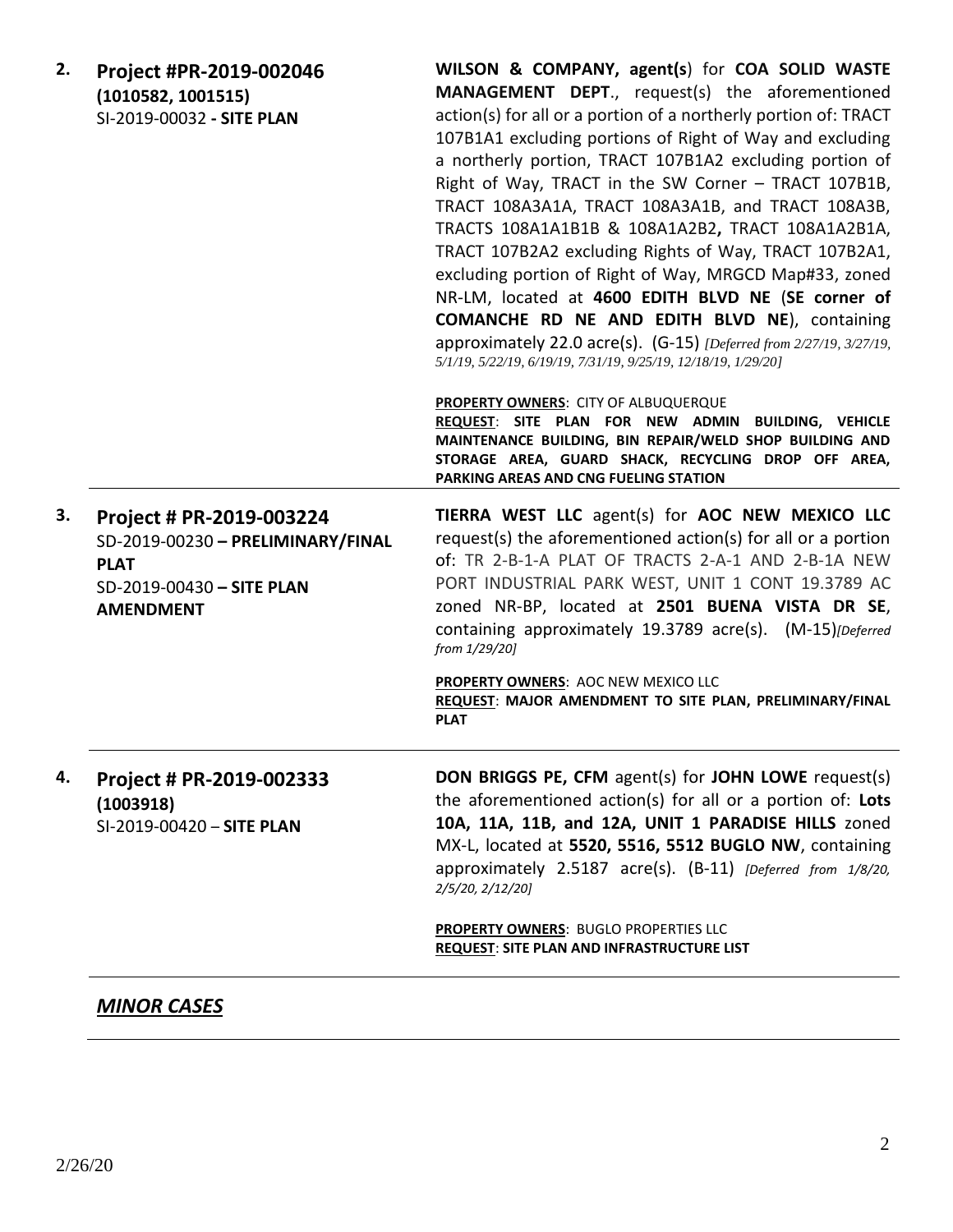| 5. | Project # PR-2019-002333<br>SD-2020-00046 - PRELIMINARY/FINAL<br><b>PLAT</b>                                      | ALDRICH LAND SURVEYING<br>agent(s) for<br><b>BUGLO</b><br><b>PROPERTIES LLC</b> request(s) the aforementioned action(s)<br>for all or a portion of: Lots 10A, 11A, and 12A, UNIT 1<br>PARADISE HILLS, zoned MX-L, located at 5512, 5516, &<br>5520 BUGLO DR NW, containing approximately 1.9667<br>$\arccos(5)$ . (B-11)                                                           |
|----|-------------------------------------------------------------------------------------------------------------------|------------------------------------------------------------------------------------------------------------------------------------------------------------------------------------------------------------------------------------------------------------------------------------------------------------------------------------------------------------------------------------|
|    |                                                                                                                   | <b>PROPERTY OWNERS: BUGLO PROPERTIES LLC</b><br><b>REQUEST: CREATE 1 TRACT FROM 3 TRACTS</b>                                                                                                                                                                                                                                                                                       |
| 6. | Project # PR-2019-002764<br>SD-2020-00037 - PRELIMINARY/FINAL<br><b>PLAT</b><br>VA-2020-00046 - SIDEWALK VARIANCE | JAG PLANNING AND ZONING, LLC agent(s) for COSME<br>JAQUEZ request(s) the aforementioned action(s) for all or a<br>portion of: LOT 5, BLOCK 8, ORIGINAL TOWNSITE OF<br>WESTLAND, zoned MX-M, located on CENTRAL AVE NW<br>between $90^{TH}$ ST NW and $94^{TH}$ ST NW, containing<br>approximately 1.1479 acre(s). (K-9) [Deferred from 2/12/20]                                    |
|    |                                                                                                                   | PROPERTY OWNERS: LOYA COSME JAQUEZ & JAQUEZ LETICIA A<br>REQUEST: CONSOLICATE 5 LOTS INTO 1 LOT                                                                                                                                                                                                                                                                                    |
| 7. | Project # PR-2019-002607<br>SD-2020-00026 - PRELIMINARY/FINAL<br><b>PLAT</b>                                      | ARCH+ PLAN LAND USE CONSULTANTS agent(s) for JOHN<br>O. PEARSON request(s) the aforementioned action(s) for all<br>or a portion of: LOT 8-B PLAT OF LOTS 8-A & 8-B UNIT 1<br>ALVARADO GARDENS CONT 0.8967 AC, zoned R-A, located<br>on RIO GRANDE BLVD between ARTESANOS CT and<br><b>CAMPBELL RD</b> , containing approximately 0.8967 acre(s).<br>(G-13) [Deferred from 1/29/20] |
|    |                                                                                                                   | <b>PROPERTY OWNERS: JOHN D PEARSON</b><br><b>REQUEST: CREATE 2 LOTS FROM 1 EXISTING LOT</b>                                                                                                                                                                                                                                                                                        |
| 8. | Project # PR-2019-003086<br>SD-2020-00025 - PRELIMINARY/FINAL<br><b>PLAT</b>                                      | ARCH+ PLAN LAND USE CONSULTANTS agent(s) for MBFW<br>FAMILY LTD. PARTNERSHIP request(s) the aforementioned<br>action(s) for all or a portion of: LOT 6, BLOCK 4, SKYLINE<br>HEIGHTS, zoned MX-M, located at 10005 COCHITI RD SE,<br>containing approximately 0.6152 acre(s). (L-20) [Deferred from<br>$1/29/20$ ]                                                                  |
|    |                                                                                                                   | PROPERTY OWNERS: MBFW FAMILY LTD PARTNERSHIP<br>REQUEST: LOT CONSOLIDATION 4 LOTS INTO 1 LOT                                                                                                                                                                                                                                                                                       |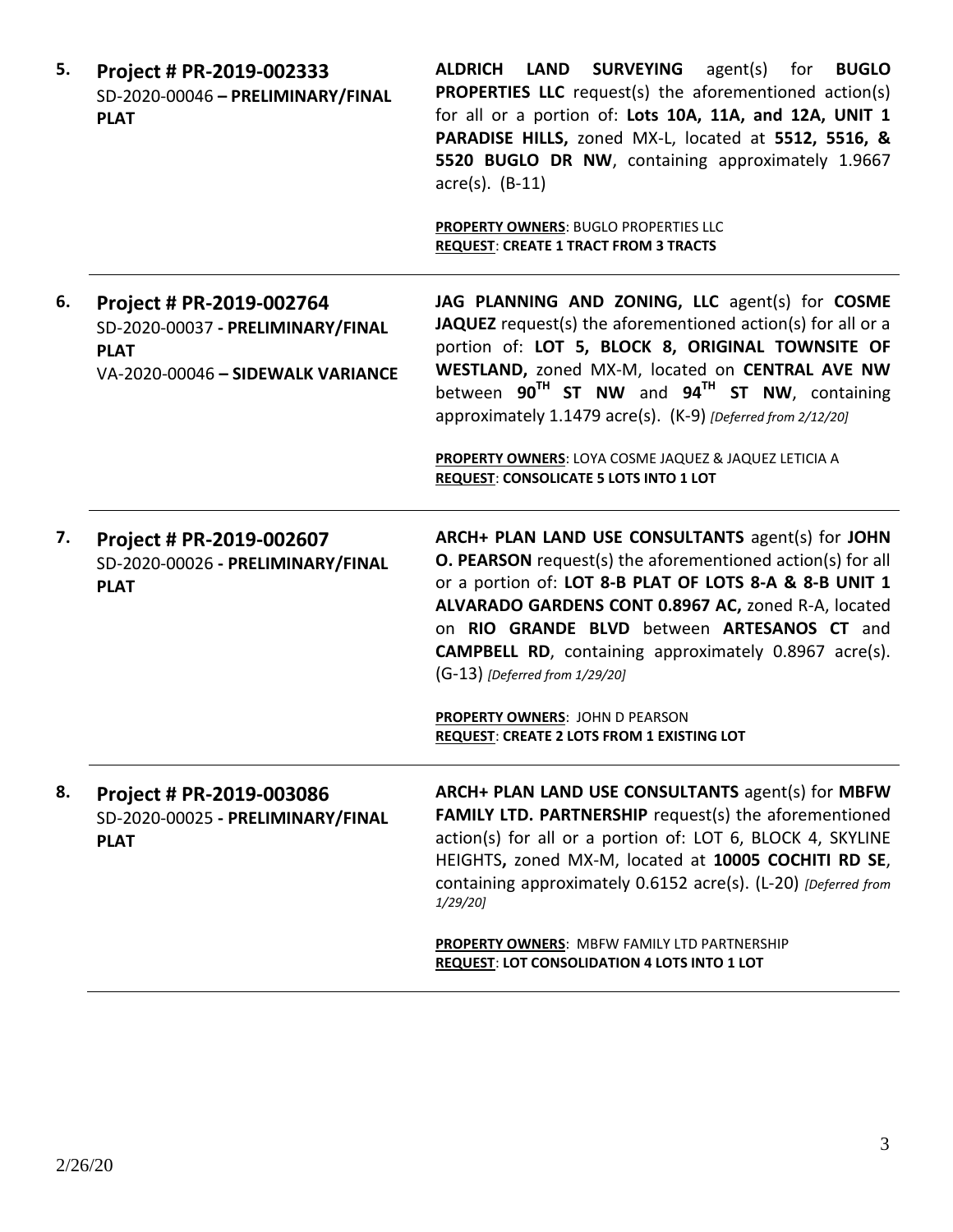| 9.  | Project # PR-2019-002939<br>SD-2020-00030 - PRELIMINARY/FINAL<br><b>PLAT</b>                | ARCH + PLAN LAND USE CONSULTANTS agent(s) for DAVID<br>AND REBECCA GONZALES request(s) the aforementioned<br>action(s) for all or a portion of: 009 LOS HERMANOS ADD<br>EXC S4 FT LOT 9, LOS HERMANOS ADDITION, zoned R-1C,<br>located at 4622 CARLTON ST NW, containing approximately<br>0.7379 acre(s). (G-15) [Deferred from 2/5/20]<br>PROPERTY OWNERS: GONZALES DAVID XAVIER PEDRO &REBECCA<br><b>MARIE RVT</b><br><b>REQUEST: SUBDIVIDE 2 EXISTING LOTS INTO 4 LOTS</b> |
|-----|---------------------------------------------------------------------------------------------|-------------------------------------------------------------------------------------------------------------------------------------------------------------------------------------------------------------------------------------------------------------------------------------------------------------------------------------------------------------------------------------------------------------------------------------------------------------------------------|
| 10. | Project # PR-2020-003357<br>SD-2020-00040 - PRELIMINARY/FINAL<br><b>PLAT</b>                | TIERRA WEST LLC agent(s) for ABQ OFFICE LLC request(s)<br>the aforementioned action(s) for all or a portion of: LOTS 6-<br>A-1, 6-A-2, 6-A-3 and 6-A-4, JEFFERSON COMMONS II,<br>zoned NR-BP, located at 5411 JEFFERSON BLVD NE,<br>containing approximately 17.0507 acre(s). (F-17) [Deferred<br>from 2/12/20]<br><b>PROPERTY OWNERS: 5421 JEFFERSON STREET HOLDINGS LLC C/O</b><br><b>CWCAPITAL ASSET MGMT LLC</b><br><b>REQUEST: MINOR SUBDIVISION FINAL PLAT APPROVAL</b> |
| 11. | Project # PR-2020-003335<br>SD-2020-00035 - VACATION OF PRIVATE<br><b>DRAINAGE EASEMENT</b> | RIO GRANDE ENGINEERING agent(s) for GARY PADILLA<br>request(s) the aforementioned action(s) for all or a portion<br>of: LOT 1 SUBDIVISION PLAT OF LOT 1-20, SILVER OAK<br>SUBDIVISION (BEING A RE-PLAT OF LOTS 13, 14, 19, AND<br>20 NORTH ALBUQUERQUE ACRES TRACT A, UNIT B BLOCK<br>28), zoned MX-L, located at 8835 SILVER OAK LN NE,                                                                                                                                      |
|     |                                                                                             | containing approximately 0.15 acre(s). (C-18)<br>PROPERTY OWNERS: SILVER OAK DEVELOPERS LLC<br><b>REQUEST: VACATION OF PRIVATE DRAINAGE EASEMENT</b>                                                                                                                                                                                                                                                                                                                          |
|     | <b>SKETCH PLAT</b>                                                                          |                                                                                                                                                                                                                                                                                                                                                                                                                                                                               |